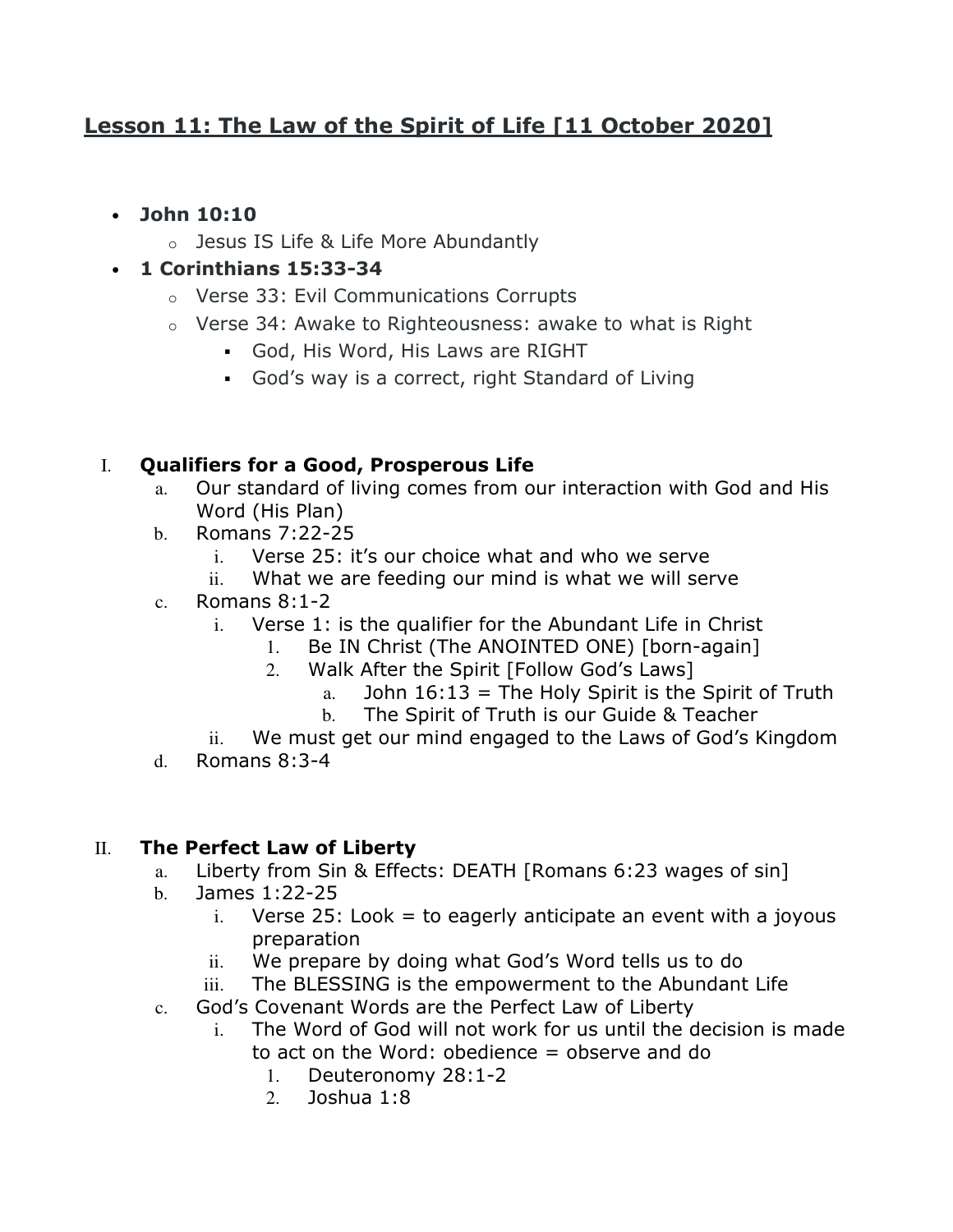## III. **The Word of God is Truth**

- a. John  $17:17 = God's Word$  is Truth
- b. The Spiritual World is Governed by Spiritual Laws: God's Truth
- c. God used those Spiritual Laws to create this physical realm
	- i. Hebrews  $1:1 =$  upheld by the Word of His Power
	- ii. Hebrews  $11:3 = by$  Faith God framed the Worlds
- d. Jeremiah 51:15
	- i. God created through Wisdom & Understanding
	- ii. Using Wisdom & Understanding of the Spiritual Laws that Govern the Spiritual Realm
- e. Moses verses the Wizards of Pharaoh
	- i. Moses was operating in the Laws of the Spirit
- f. Elijah verses the prophets of Baal
	- i. Elijah was operating in the Laws of the Spirit
- g. The only power Satan has, is what man gives him
	- i. Satan perverts the Laws of the Spirit
	- ii. Faith becomes Fear
	- iii. Love becomes Hate, Bitterness
	- iv. Life becomes Death
- h. 2 Corinthians 4:4

# **IV. Spiritual Law is Higher & More Powerful than any other Law**

- a. Malachi 2:6
- b. (Mal 2:6) [New Living Testament] They passed on to the people the truth of the instructions they received from me. They did not lie or cheat; they walked with me, living good and righteous lives, and they turned many from lives of sin.
- c. (Mal 2:6) [Message Bible] He taught the truth and did not lie. He walked with me in peace and uprightness. He kept many out of the ditch, kept them on the road.
	- $i.$  Equity = upright, straight, an impartial distribution of Justice
- d. ALL God's Laws are Truth
	- i. Romans  $8:2 =$  the Law of the Spirit of Life
	- ii. Romans  $1:25 =$  The Perfect Law of Liberty
	- iii. Romans  $2:8 =$  The Royal Law (LOVE)
	- iv. Romans  $3:26-27$  = The Law of Faith
		- 1. The Law of Faith is unchangeable: Works the same for anyone who applies it
		- 2. Laws are meant to modify behavior patterns